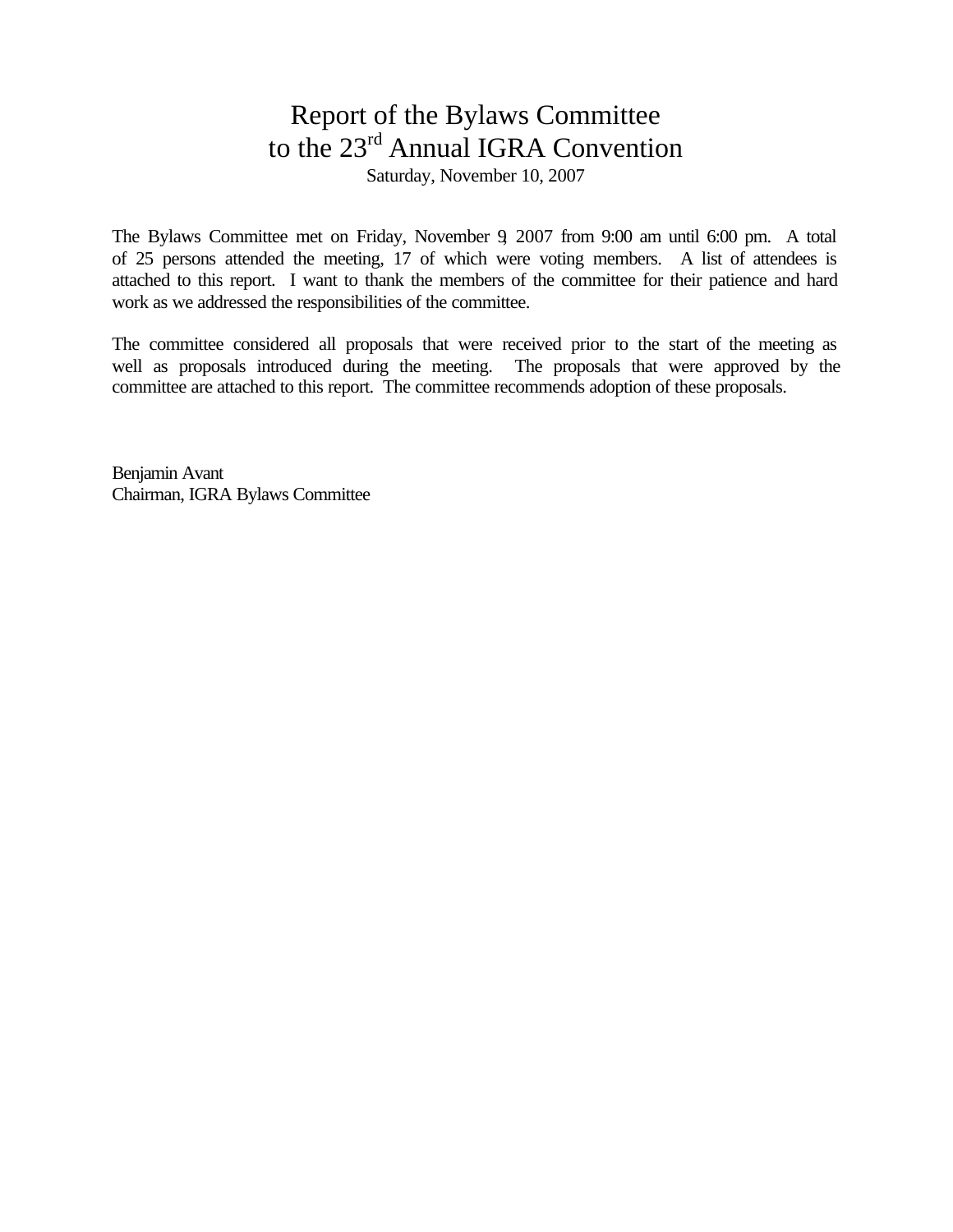| Name                 | <b>Association Voting</b> |   | Name                    | <b>Association Voting</b> |   |
|----------------------|---------------------------|---|-------------------------|---------------------------|---|
| Doug Holmes          | <b>AGRA</b>               | X | Ed Barry                | <b>ILGRA</b>              | X |
| Gary Hatterman       | <b>AGRA</b>               |   | Jennifer Vrana          | <b>LGRA</b>               | X |
| Alec Massee          | <b>ARGRA</b>              | X | Marcel Pajuelo-Schwartz | <b>LGRA</b>               |   |
| Tom Lott             | <b>ASGRA</b>              | X | Cayree Ragsdale         | <b>MGRA</b>               | X |
| <b>Frank Harrell</b> | <b>ASGRA</b>              |   | <b>Mel Enness</b>       | <b>MIGRA</b>              | X |
| <b>Jeffrey Shaw</b>  | <b>CGRA</b>               | X | Lorry King              | <b>NGRA</b>               | X |
| John Locke           | <b>CGRA</b>               |   | Darren Wernette         | <b>NGRA</b>               |   |
| T. J. Lavelle        | <b>DSRA</b>               | X | Arnie Chavez            | <b>NMGRA</b>              | X |
| Jacky Green          | <b>DSRA</b>               |   | <b>Jack Roach</b>       | <b>NSGRA</b>              | X |
| <b>Bill Chapman</b>  | <b>GSGRA</b>              | X | Justin Waldner          | <b>SMRA</b>               | X |
| Ray Ostmann          | <b>GWGRA</b>              | X | <b>Russell Bleakney</b> | <b>TGRA</b>               | X |
| Charley Wade         | <b>HGRA</b>               | X | Michael Norman          | <b>TGRA</b>               |   |
| Kurt Ried            | <b>HGRA</b>               |   |                         |                           |   |

# Bylaws Committee Attendance List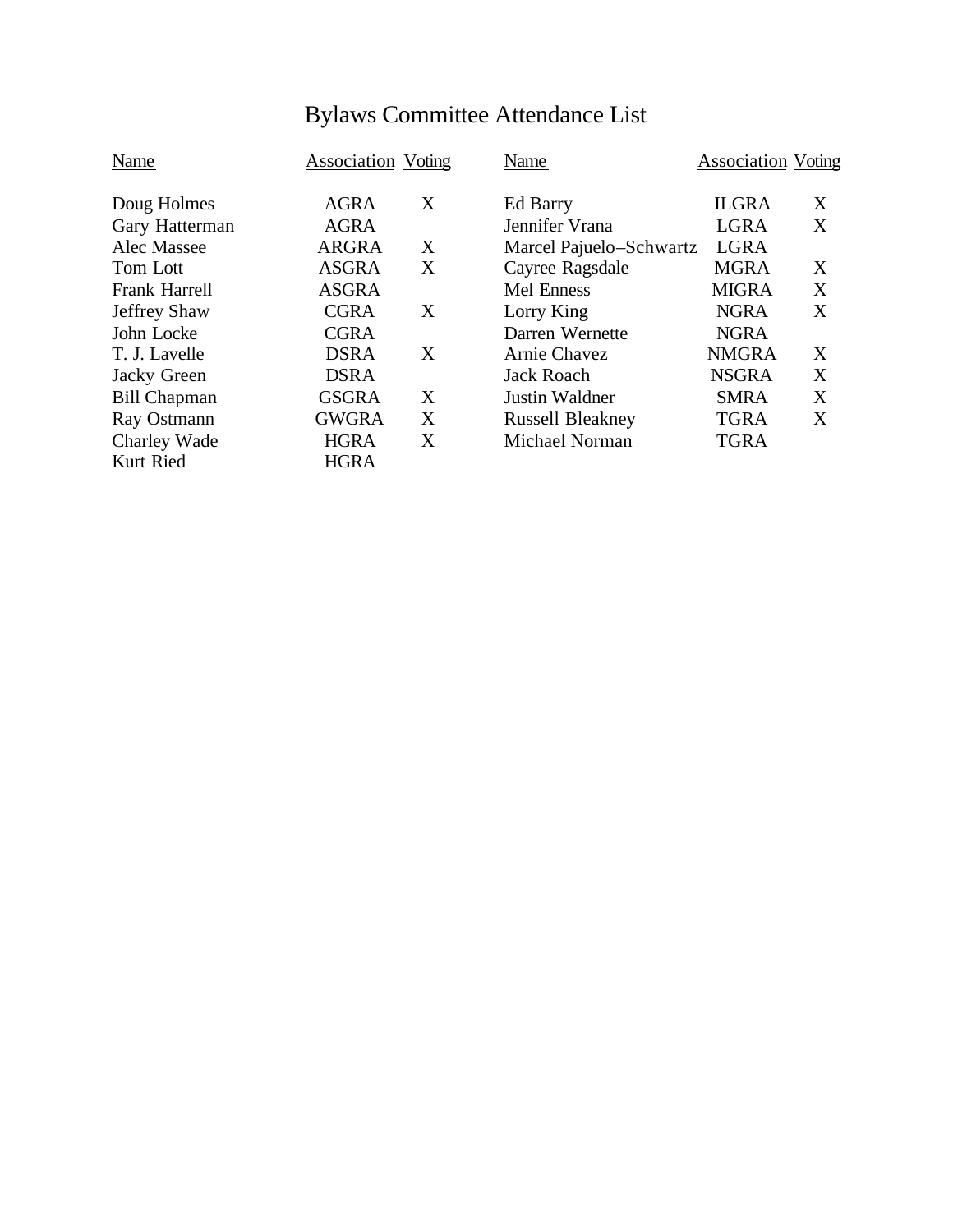# Proposal 2

#### *Page 8, Article VI, Section 2*

#### Section 2. Notice.

Advance legal notice shall be sent no less than sixty (60) days prior to the start of convention and shall specify the place, date and hour of convention, any related meetings (e.g. Board of Directors, Trustees, committees, training seminars, etc.), and those matters which the Board of Directors, at the time of giving notice, intends to present for action by the Member Associations. Such notice shall be given either personally **delivered electronically** or by first class mail addressed to each Member and Recognized Association, Board Member, Trustee, committee chairperson, the corporate auditor, and the annual convention parliamentarian. Notice shall be deemed to have been given at the time when delivered personally **electronically** or deposited in the mail.

## Proposal 3

### *Page 21, Article X, Section 9, Paragraph B*

Any and all disputes arising over interpretation of the Articles of Incorporation, Bylaws, Resolutions of the annual convention, and Resolutions of the Board of Directors, the Trustees shall resolve Resolutions of the Trustees, Standing Rules, Code of Ethics and Sportsmanship, and Rodeo Rules.

**Any and all disputes arising over interpretation of the Articles of Incorporation, Bylaws, Resolutions of the Annual Convention, Resolutions of the Board of Directors, Resolutions of the Trustees, Standing Rules and Procedures, Code of Ethics and Sportsmanship, and Rules of Sanctioned Rodeos shall be resolved by the Trustees.**

## Proposal 5

#### *Page 56, Rule XIV, Section 7*

Section 7. Rodeos shall be sanctioned by the Board of Directors. A majority vote of the board will be required to sanction a rodeo. Sanctioning of a rodeo must occur:

- A. At least six (6) months prior to the planned rodeo date, and
- B. Before the beginning of the prior year's annual convention.
- **C. Rodeo application must be approved at a regularly scheduled board meeting.**
- **D. Rodeo application must be available for review no less than 7 days prior to sanctioning.**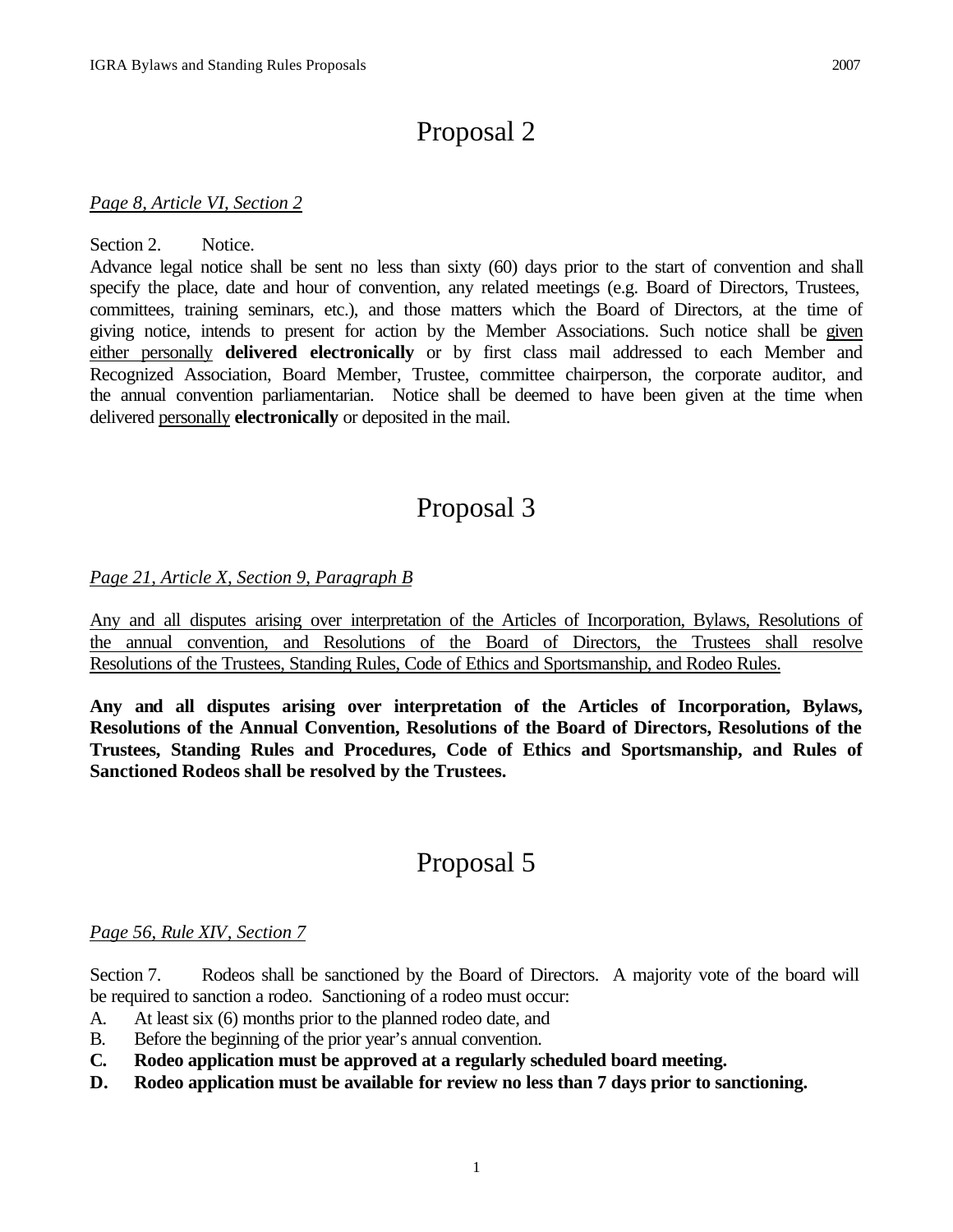# Proposal BSR–01

### *Pages 35, Rule IV, Section 2*

Section 2. With appropriate provision for recesses and for such special events as may be arranged, the general order of business at the annual convention of IGRA shall be:

- Call to Order
- Opening Exercises
- Roll Call and Seating of Voting Delegates
- Admission and Seating of New Member Associations
- Referral of All Proposals to Standing Committees
- Reports of Officers
- Reports of Standing Committees
- Old Business
- New Business
- Election of Officers
- Approval of Requests for Rodeo Dates
- Selection of IGRA Finals Rodeo Location
- Selection of IGRA Convention Location
- Announcements
- Adjournment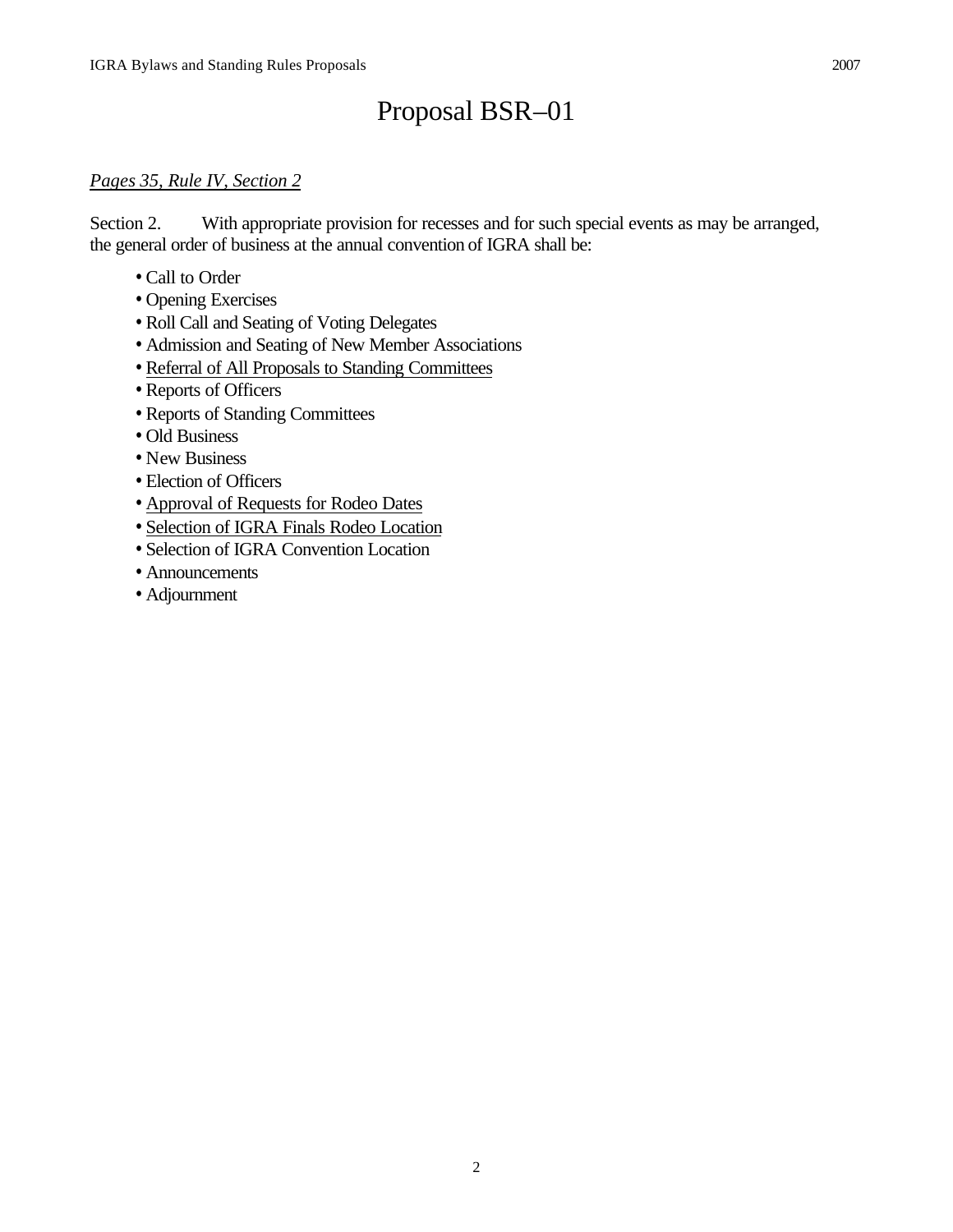# Proposal BSR–02

### *Pages 59, Rule XVI, Section 3*

Section 3. Refer to Rodeo Rules VII Point System and VIII Rodeo Prizes and Payoffs regarding ties and buckles.

- A. Individual Events.
	- 1. The top twenty (20) qualifiers in each event will be invited to compete in the Finals Rodeo. In the event one (1) or more of the top twenty (20) cannot attend, the  $21<sup>st</sup>$  through  $30<sup>th</sup>$ point standing qualifiers **will then be considered eligible and** will be called, in order, to attempt to have a maximum of 20 competitors.
- B. Two Person Team Events.
	- 1. The top twenty (20) qualifiers will be invited to compete in the Finals Rodeo with each person selecting his/her own team member to compete with him/her. All team members must have competed in that event at least once during the rodeo year. If a team is comprised of multiple members in the top twenty (20), qualifiers, or one or more of the top twenty (20) cannot attend, the  $21<sup>st</sup>$  through  $45<sup>th</sup>$  point standing qualifiers **will then be considered eligible and** will be called, in order, to attempt to have a maximum of 20 teams.
	- 2. In Team Roping, a contestant may compete once as a header and once as heeler each day but cannot compete additional times.
- C. Three Person Team Events.
	- 1. The top twenty (20) qualifiers will be invited to compete in the Finals Rodeo with each person selecting his/her own team member to compete with him/her. All team members must have competed in that event at least once during the rodeo year. If a team is comprised of multiple members in the top twenty (20) qualifiers, or one or more of the top twenty (20) cannot attend, the  $21<sup>st</sup>$  through  $65<sup>th</sup>$  point standing qualifiers **will then be considered eligible and** will be called, in order, to attempt to have a maximum of 20 teams.

#### *Pages 61, Rule XVI, Section 8, Paragraph E*

E. In the event one (1) or more of the top twenty (20) fail to complete registration by 9:00 p.m. the night prior to Finals Rodeo, additional **eligible** contestants present in the Secretarial/Registration area by 9:15 p.m. will be asked, in point order, to compete until the maximum number of twenty (20) have accepted, provided the persons fielded have earned points during the rodeo year.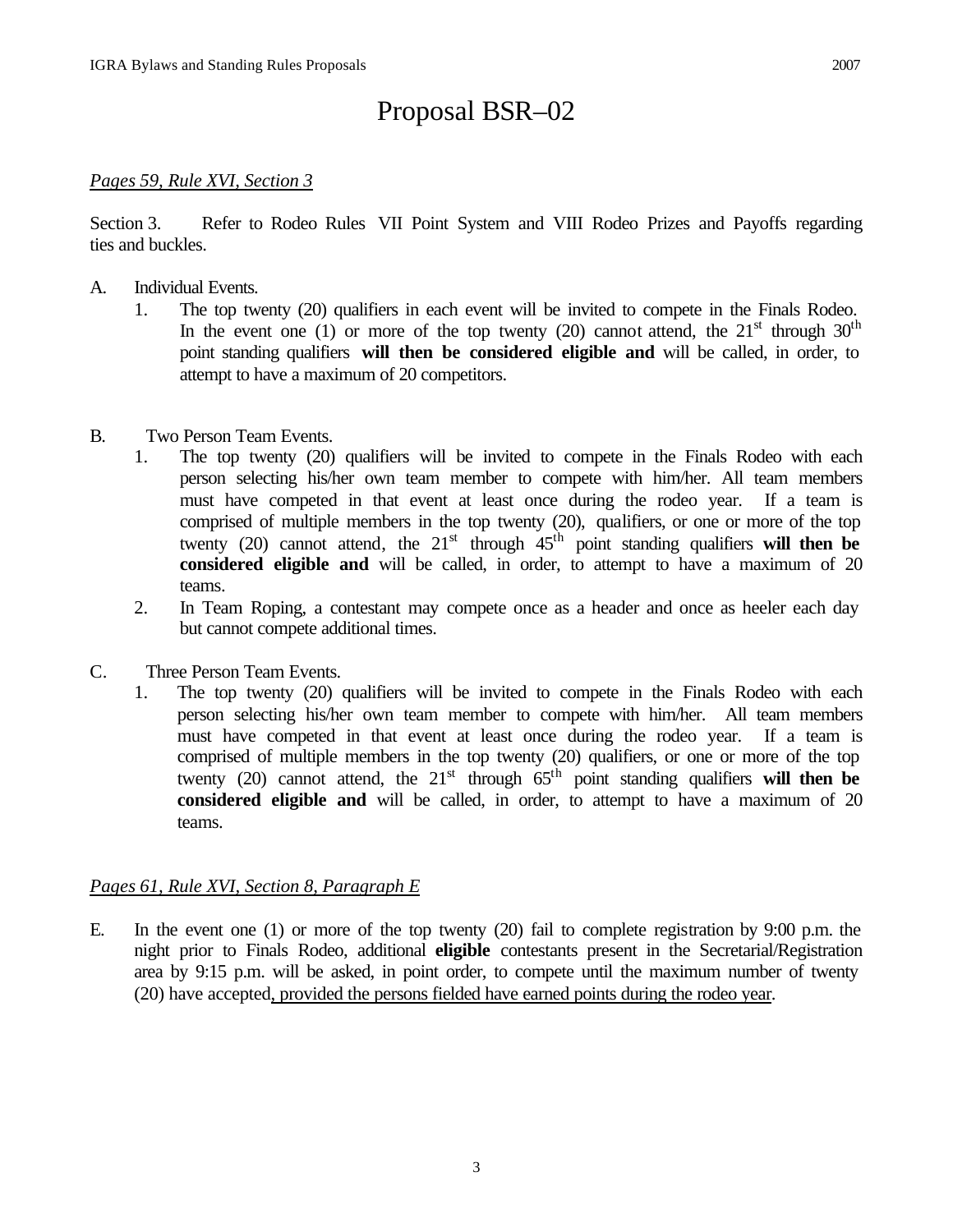# Resolution BSR–01

*Resolved*, That IGRA recommend Member and Recognized Associations not add anyone to a public E–mail listing without his or her permission;

*Resolved*, That IGRA recommend Member or Recognized Associations use a double opt–in process\* for any publicly available online sign–up form; and

*Resolved*, That IGRA recommend Member or Recognized Associations counsel members on strategies to reduce E–mail spam.

[\*In a double opt–in system, an address entered into the form is sent a confirmation email. The receiver must then either reply to the message or click a link embedded in the message before that address is added to the list. This prevents any third party from signing up someone without their permission.]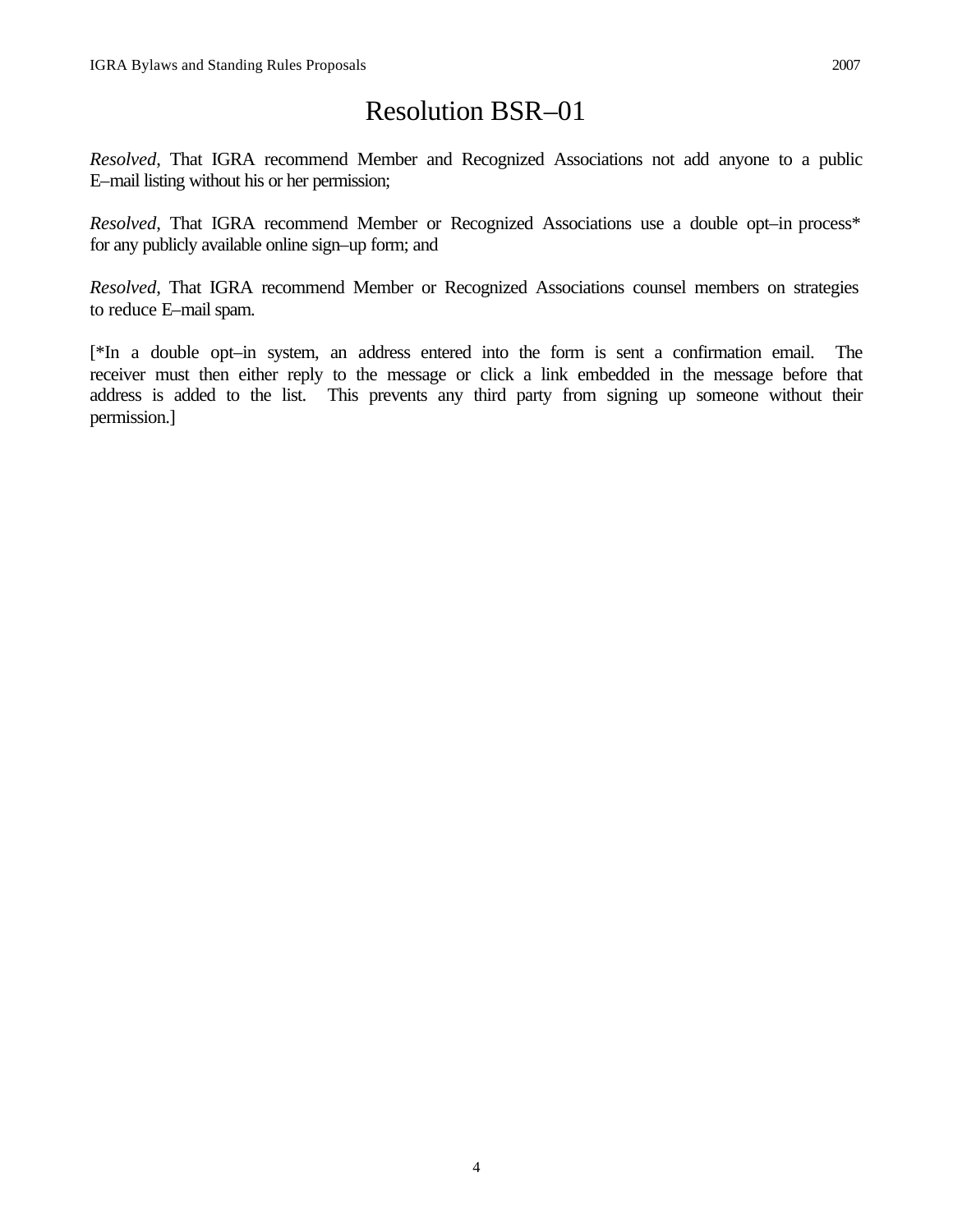# Proposal 6

*Page 16, Article IX, Section 5, Paragraph D*

ARTICLE IX – OFFICERS

Section 5. Duties of the Vice President.

Paragraph D. In conjunction with the Rodeo Director of the IGRA Finals Rodeo and Host Association, shall be responsible for the IGRA Royalty Competition and related items as set forth in these Bylaws and Standing Rules.

### *Page 30, Article XII, Section 11*

#### ARTICLE XII – COMMITTEES

Section 11. Finals Rodeo Committee.

Paragraph A. Appointment.

The Executive Committee shall appoint a committee to administer the IGRA Finals Rodeo. The committee shall include the Vice President and contestant liaison.

Paragraph B. Duties.

The Finals Rodeo Committee shall be responsible for working with the co–hosting association to produce the IGRA Finals Rodeo. Duties of IGRA, the Finals Rodeo Committee, and co–hosting association shall be determined by mutual agreement.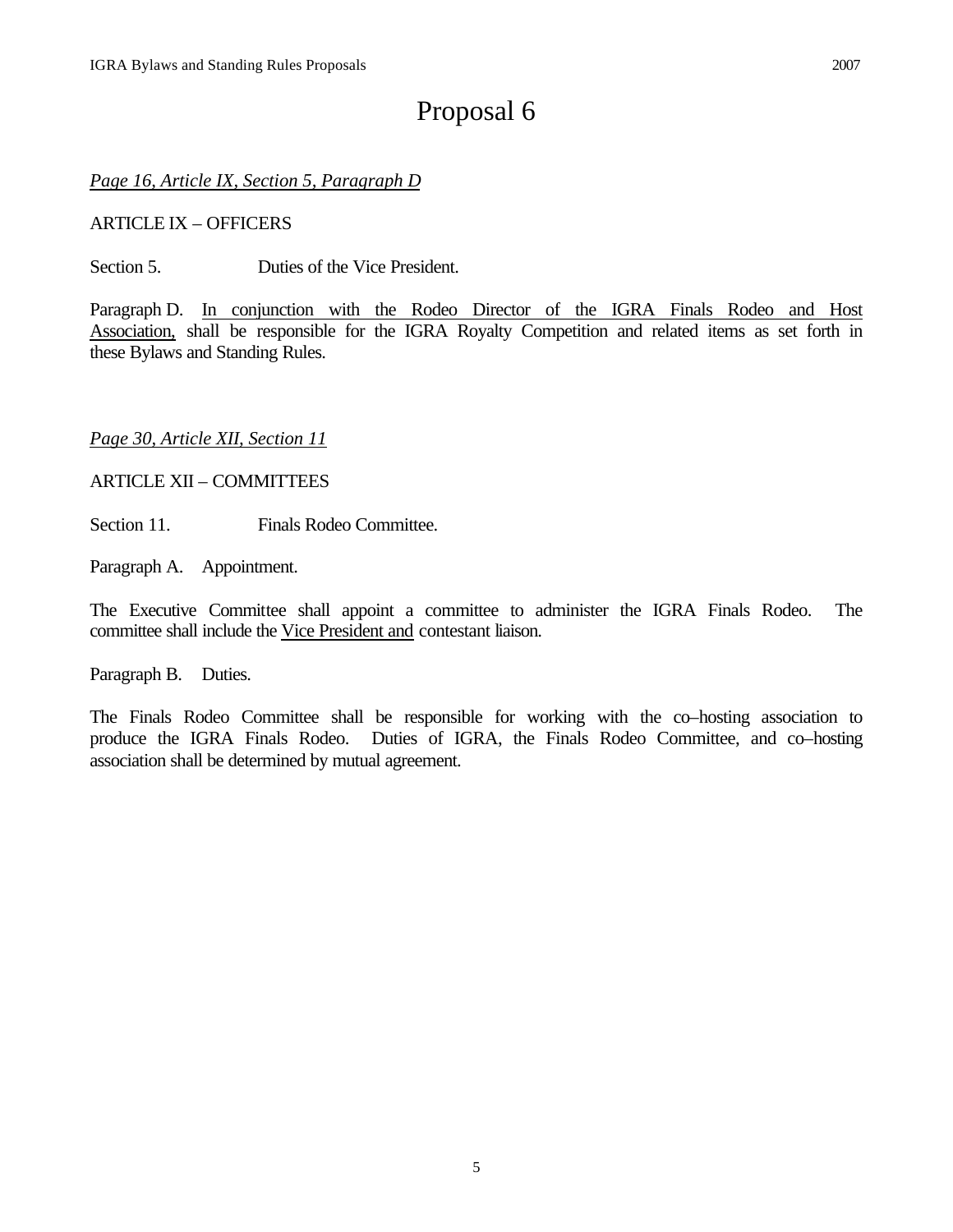### *Pages 40-42, Rule VI*

### RULE VI RULES GOVERNING SELECTION OF MR/MS/MISS/MSTER IGRA

Section 1. Selection of Judges.

- A. A random draw of all associations will be made by the current Community Outreach/Fundraising/Gender Diversity Committee chairs, **and** the Vice President, and the Finals Rodeo Director during the second IGRA board meeting of the rodeo year to achieve a panel of no more than nine (9) judges and three (3) alternate judges per segment of competition (Horsemanship, Interview, Entertainment, Western Wear/Public Presentation) with the remaining associations as alternates in the order selected.
- B. Each association has a deadline of sixty (60) days prior to the competition to submit to the Vice President the names of qualified judges for their chosen segment. "Qualified" is defined as someone with an active working knowledge of Royalty competition guidelines as per IGRA Bylaws. Judges name(s) shall be submitted for one (1) segment only. Judges can only represent one association during the entire Royalty competition. Current IGRA royalty and association royalty are not eligible to serve as a judge.
- C. In the event an association is unable to submit the name of a qualified judge for a segment, then each remaining association would move up in the rank of the order of the draw.
- D. In the event a submitted judge is unable to attend, the association shall notify the Vice President with a replacement name. If the association is unable to submit a replacement, then the association will be fined fifty dollars (\$50.00) payable to the Hosting Association.
- E. In the event a committed judge does not show for the finals competition, their association will be fined one hundred dollars (\$100.00) payable to the Hosting Association. The alternate judge next in line will be notified to judge the open segment.
- F. Each segment must have an equal number of judges. There must be a minimum of five (5) judges in each category. If there are not enough judges, the Vice President and a random draw of Trustees present, or their appointees, must fill the judging vacancies per segment.

Section 2. Registration/Information Packets.

- A. Royalty competition packets will be issued at the second annual Board of Directors meeting by the **Vice President** Finals Rodeo Host Association to all Trustees or their alternate who will sign for receipt. It is the contestant's responsibility to obtain their packet from their Trustee. If they are unable to do so, they must contact the Vice President to obtain one.
- B. Packets must include Standing Rule VI Rules Governing Selection of Mr/Ms/Miss/MstTer IGRA, related exhibits, competition deadline dates, registration contacts/mailing address, and Finals Rodeo general information (host hotel and hotel phone numbers, locations, weekend schedule, stage layout, type of sound system, lighting, etc.).

Section 3. Judges shall use standardized scoring sheets and guidelines included as Exhibits C3 to C9 to be reviewed at the judges' meeting prior to competition.

Section 4. Royalty contestants and royalty contestant officials may not be under the influence or consume alcohol/illegal drugs during their active segments of the contest. Competition officials include Master of Ceremonies, stage staff, judges, and auditors. Active segments will be defined by the competition committee at the contest meeting.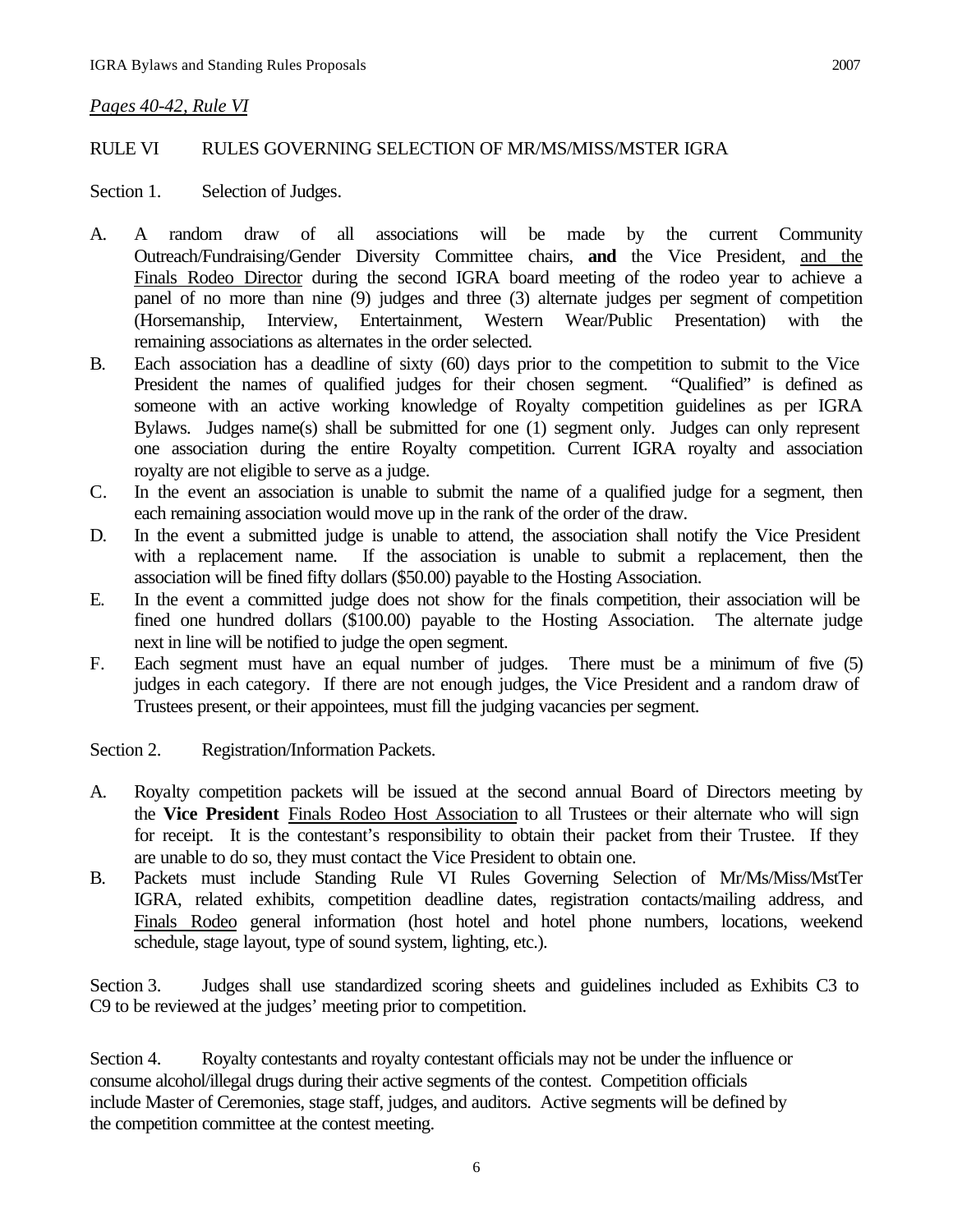Section 5. All contestants must be the current official title holder or  $1<sup>st</sup>$  runner–up in an IGRA Member or Recognized Association. Each association can only send one representative in each category.

Section 6. All entry forms, one hundred dollars (\$100.00) entry fee, and IGRA fund raiser moneys must be postmarked by a government postal service no less than thirty (30) days prior to the scheduled competition. Entry form and entry fee are to be sent to the Vice President who will forward the money to the Treasurer (Exhibit C2).

Section 7. The one hundred dollars (\$100.00) entry fee from all royalty contestants will be distributed back to the team members. The total amount collected shall be divided by the number of categories and paid out to the royalty team as listed in Rodeo Prizes and Payoffs: Winner 50%, 1<sup>st</sup> Runner–Up 30%, and  $2<sup>nd</sup>$  Runner–Up 20%. Fifty percent (50%) of the funds will be paid out when his/her individual fundraising obligation has been met and the remaining fifty percent (50%) will be paid out when all requirements have been met by that individual.

Section 8. Each contestant competing for the title of Mr/Ms/Miss/MsTer IGRA will be required to host a minimum of one (1) fundraising event for IGRA prior to application deadline. A minimum amount of two hundred fifty dollars (\$250.00) must be raised. The Member Association's treasurer of each contestant shall forward any moneys raised along with the IGRA Fundraiser Deposit Form (Exhibit C12) to the Treasurer for distribution. Funds are to be split evenly between IGRA and a charity or charities to be determined by the IGRA Board of Directors, upon recommendation from the current IGRA royalty team. This is to take place during the first Board of Directors meeting of the rodeo year.

Section 9. Each contestant competing for the title of Mr/Ms/Miss/MsTer will be required to compete in a minimum of one (1) sanctioned rodeo event or volunteer for a minimum of four (4) hours (in any capacity) at any IGRA–sanctioned event and raise a minimum of five hundred dollars (\$500.00) for a non-profit entity under the laws of and in good standing in the state, province, territory, or other comparable territorial units of other nations during their regional reign. This requirement must be met no later than thirty (30) days prior to the Finals Rodeo and Royalty Competition.

Section 10. Contestants are required to wear their association title banners during the interview portion and parade of states of the competition.

Section 11. Contestants must provide a written plan of action consisting of goals for the IGRA royalty team. They must be in a sealed envelope with the contestant name and association listed on the front. They must be turned in with the horsemanship tapes. The envelopes will be given to the Vice President to be opened, verified, and reviewed with the competition winners to build the teams final plan of action for the following year. Failure to provide a plan of action will result in a two (2) point deduction from each judge's score sheet in the interview segment.

Section 12. Each category (Mr/Ms/Miss/MsTer) will have a second runner–up, first runner–up, and a winner.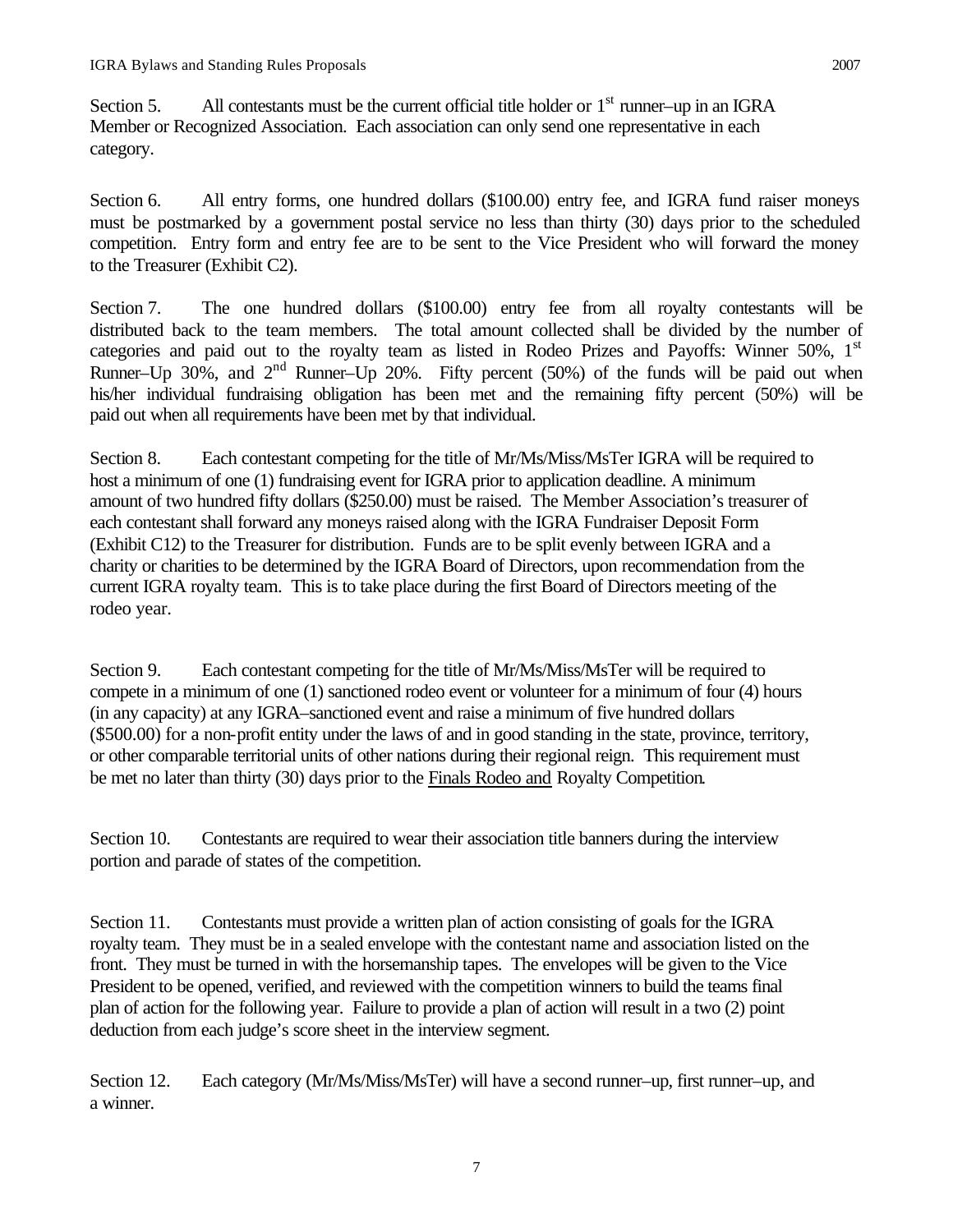Section 13. Upon assuming their respective title, Mr/Ms/Miss/MsTer IGRA will become co–chairs of the Community Outreach/Fundraising/Gender Diversity Committee with the first and second runners–up serving as committee members.

### **Section 13. Mr/Ms/Miss/MsTer IGRA will serve as co–chairs of the Community Outreach/Fundraising/Gender Diversity Committee for the year of their reign. First and second runners-up will serve as committee members.**

Section 14. All results of the Mr/Ms/Miss/MsTer competition will become a matter of corporate record. Results shall reflect the order of placement and total scores shall be posted immediately after announcement of winners. Individual results and judges sheets shall be mailed to any contestants within thirty (30) days after competition upon receiving written request to the IGRA Executive Office.

Section 15. If a sash is lost, damaged, or stolen, the titleholder must notify the Vice President and must request a replacement at the titleholder's expense. If a buckle is lost, damaged, or stolen, the titleholder must notify the Vice President and may request a replacement at the titleholder's expense.

Section 16. Finals Royalty Competition and Announcement of Winners.

A. The Vice President, in conjunction with the Finals Rodeo Host Association, will ensure that all awards are consistent in design and provided at the competition. All sashes are to be ordered from the official IGRA vendor. Sash colors will be as follows:

- 1. Mr/Ms/Miss/MsTer Black
- 2. First Runners–Up Red
- 3. Second Runners–Up White

B. IGRA Royalty Competition shall take place immediately prior to and/or during **IGRA Convention** Finals Rodeo weekend, exclusive of **meeting** rodeo competition times.

C. Announcement of Mr/Ms/Miss/MsTer IGRA shall take place during the **Convention** Finals Rodeo weekend and after an audit has been completed.

D. The audit verification shall consist of both computer tally the IGRA Auditor and manual tabulation of judging sheets by an audit committee chosen by the current IGRA royalty team and the Vice President.

Section 17. The IGRA Royalty Competition will not discriminate against anyone based on disability according to the Americans with Disabilities Act (ADA). If a contestant requires special accommodations or cannot compete in a certain category of the IGRA Royalty Competition because of his/her disability, that contestant must notify the Vice President ninety (90) days prior to the IGRA Royalty Competition. At that time, the Vice President and the royalty competition committee will decide upon a fair and reasonable resolution with consideration of all contestants. The decision of this committee will be final only for that specific category.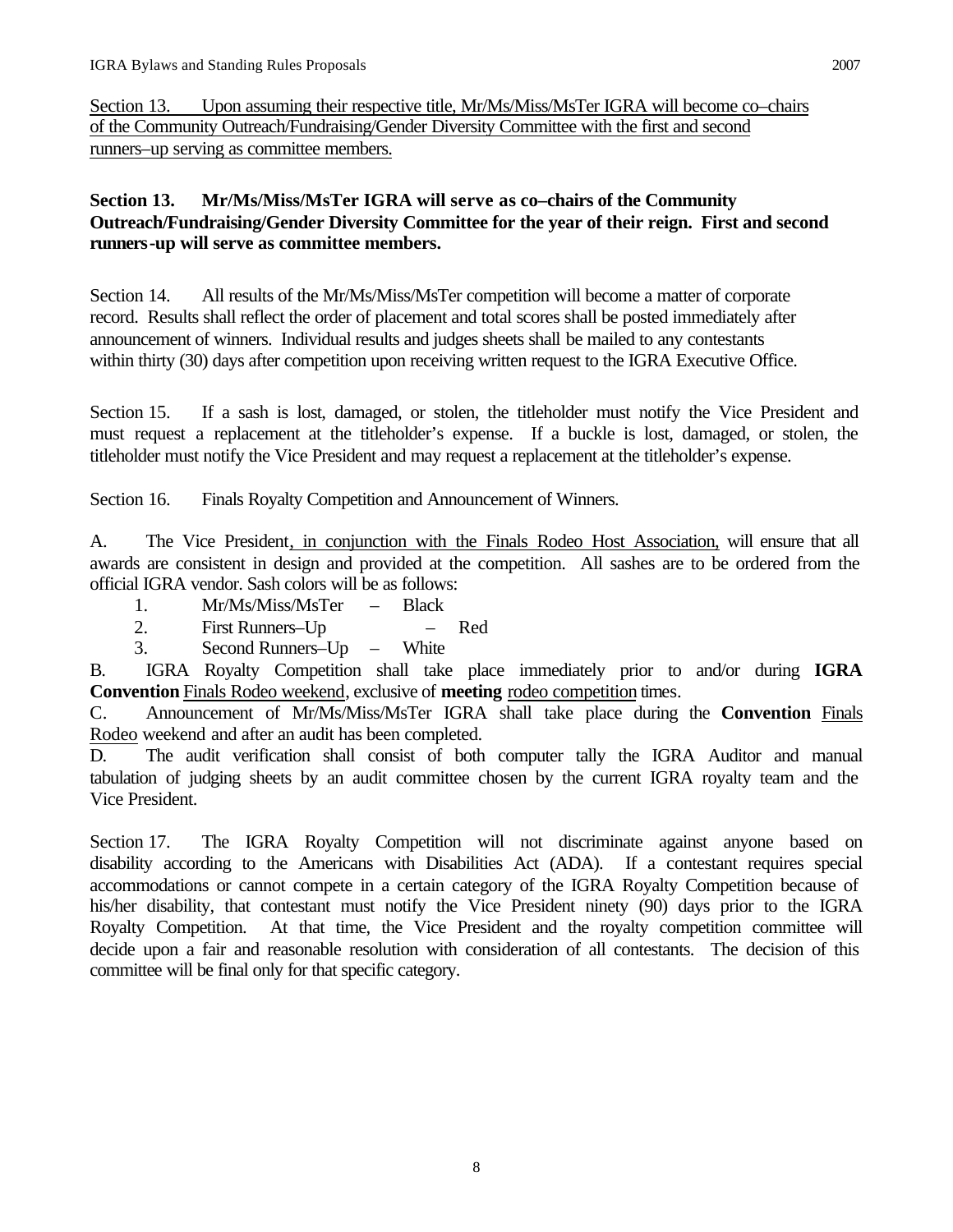### *Pages 43-44, Rule VI*

### RULE VII DUTIES OF MR/MS/MISS/MSTER IGRA

Section 1. **IGRA Rodeos and Event Attendance.** 

- A. Mr/Ms/Miss/MsTer IGRA must attend at least one (1) rodeo in each division, Annual Convention, and Finals Rodeo. They must also make every effort to attend the IGRA Board of Directors meetings and if they cannot attend, they must notify the Vice President at least 30 days prior to each meeting.
- B. Runners–up must attend at least one (1) rodeo in each division and Finals Rodeo and make every effort to attend the annual convention.
- C. If for any reason a current IGRA title holder or runner–up does not complete the minimum rodeo attendance requirement, the said royalty member will forfeit their step down privileges, except for extenuating circumstances left to the discretion of the Vice President and the current IGRA royalty team.

Section 2. Fundraising.

- A. Royalty team must raise funds for operating costs and support of IGRA. Funds raised over the minimum will be available for distribution determined by the IGRA Board of Directors upon recommendation from the royalty team at the second board meeting of the year.
- B. Mr/Ms/Miss/MsTer IGRA must raise a minimum of \$1,200 per person. First runners–up must raise a minimum of \$1,000 per person. Second runners–up must raise a minimum of \$800 per person.
- C. Funds raised must be sent to the Vice President for requirement accountability. Funds will not be credited to the said royalty member(s) without the IGRA Fundraiser Deposit Form (Exhibit C12). Funds will then be forwarded to the Treasurer for deposit. Checks from the venue, money orders, or certified checks should be made out to IGRA. No personal checks will be accepted.
- D. All monies from IGRA fundraisers must be received by the Vice President within seven (7) days of the fundraiser. Monies must be in the form of a check from the venue, certified check, or money order.

Section 3. Additional Responsibilities.

- A. Mr/Ms/Miss/MsTer IGRA must compete in a minimum of two (2) sanctioned rodeo events or volunteer for a minimum of eight (8) hours (in any capacity) at each IGRA–sanctioned rodeo attended for requirement accountability to receive a complimentary entrance pass and/or hotel accommodations. Runners–up must compete in a minimum of one (1) sanctioned rodeo event or volunteer for a minimum of four (4) hours (in any capacity) at each IGRA–sanctioned rodeo attended for requirement accountability to receive a complimentary entrance pass and/or hotel accommodations.
- B. Work with Member Associations to further the goals of the Community Outreach/Fundraising/Gender Diversity Committees. This shall be inclusive of, but not limited to, Member Association royalty competitions, volunteering at rodeos, fundraising events, other community event support, and charity contributions.
- C. Responsible for selection of Member Association and presentation of the traveling IGRA Spirit Stick Award.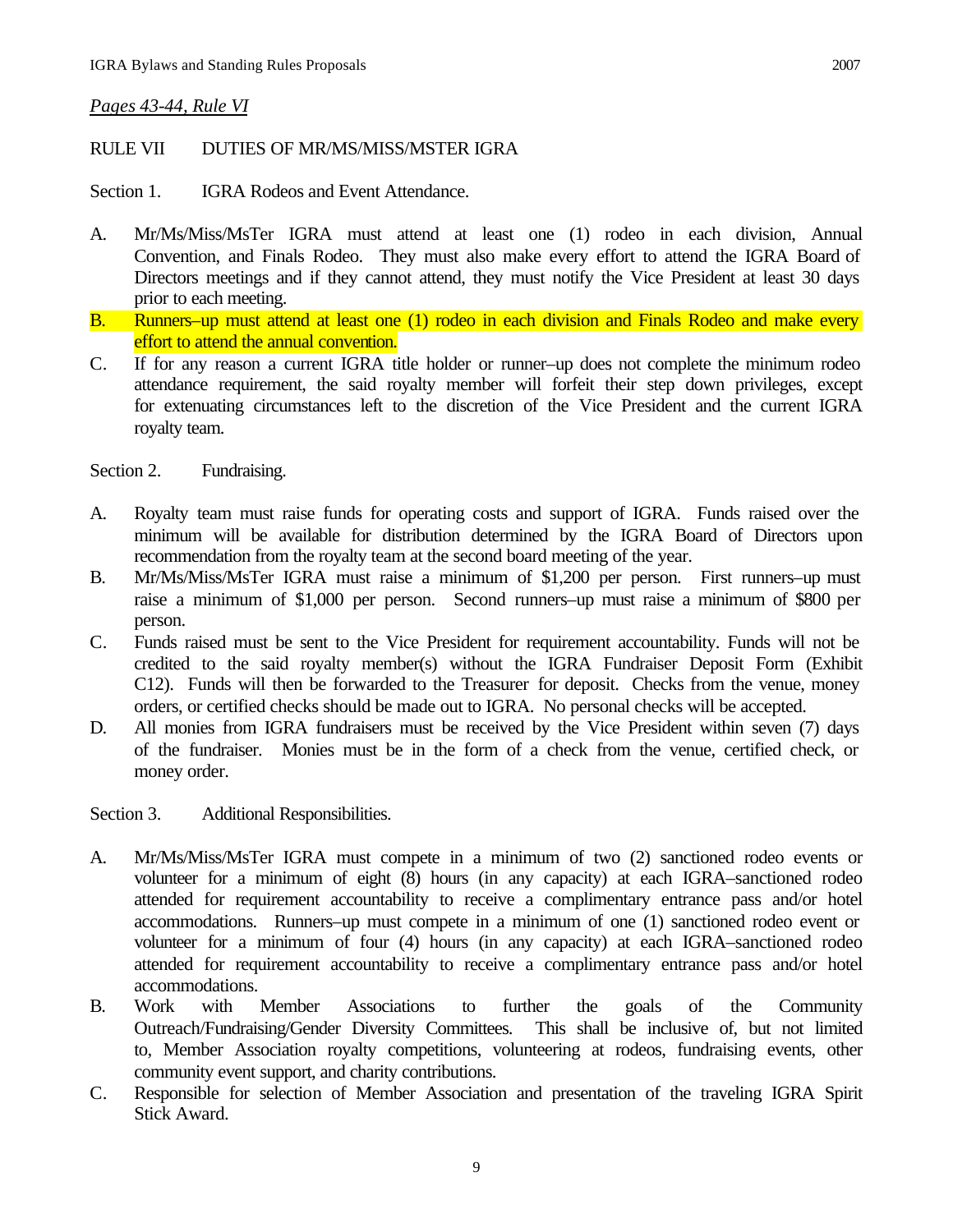- D. All IGRA royalty team members must supply a list of their proposed fundraisers and rodeos they plan to attend during their reign to the Vice President within one (1) month of the start of the rodeo year.
- E. Responsible for ensuring Community Outreach/Fundraising/Gender Diversity information is included on the IGRA Web site.
- F. Any other duties pursuant to Standing Rule VI Rules Governing Selection of Mr/Ms/Miss/MsTer IGRA.

Section 4. Discipline.

- A. If, for any reason, a current IGRA title holder or runner–up does not demonstrate a good faith effort within the first three (3) months of the rodeo year toward the accomplishment of their duties according to the bylaws, the Vice President shall mail a certified letter of reprimand, postmarked within ten (10) days after the first day of the fourth month of the rodeo year, to said royalty member.
- B. The royalty member will have thirty (30) days to appeal the charges before the IGRA Board of Directors, who will make the final decision of removal from the royalty team.
- C. In the event of a royalty removal, the next highest scored qualified contestant will be contacted and offered the vacant position and will be recognized at the next IGRA function. This process will continue until the position is filled or no eligible contestant remains. If removed from the royalty team, individual will be stricken from the records and the member that replaces individual will be named in that position and have their name added to all official records.
- D. Minimum financial requirements must be completed within the first six (6) months of the rodeo year. If the minimum financial requirements are not met within the first six (6) months of the year, then the Vice President will recommend to the Board of Directors that said royalty member(s) be removed from the team.
- E. Failure to deliver monies within seven (7) days will result in a certified letter from the Vice President requesting the funds immediately. If the money is not received within thirty (30) days of the receipt of the certified letter, the Vice President will file an EPRB against the royalty team member.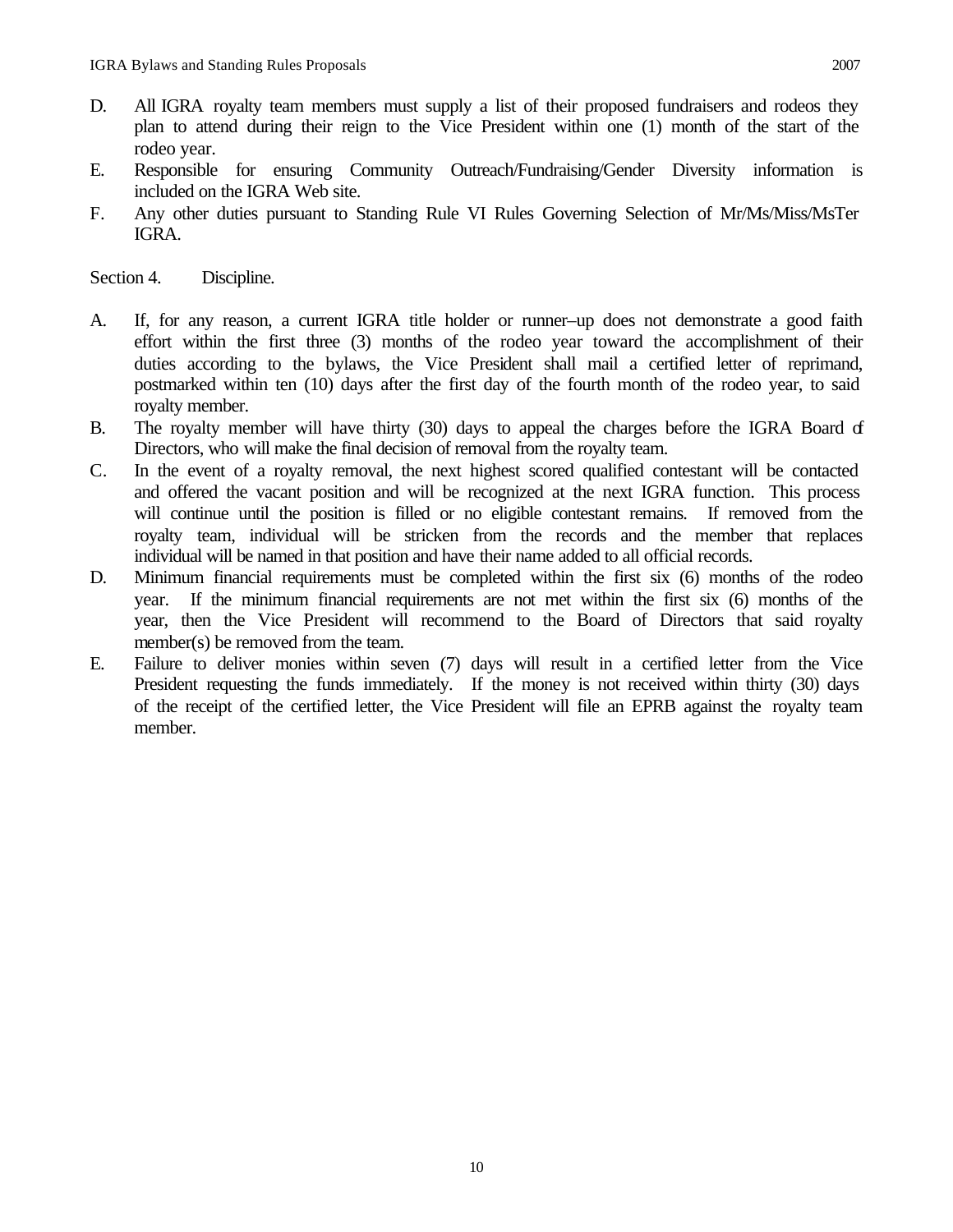## *Pages 63, Rule XVII, Section 13*

## RULE XVII SPECIAL INTERNATIONAL AWARDS

Section 13. Presentation.

All special IGRA awards shall be presented at annual convention with the exception of the Sprit Stick Award, which shall be presented at Finals Rodeo.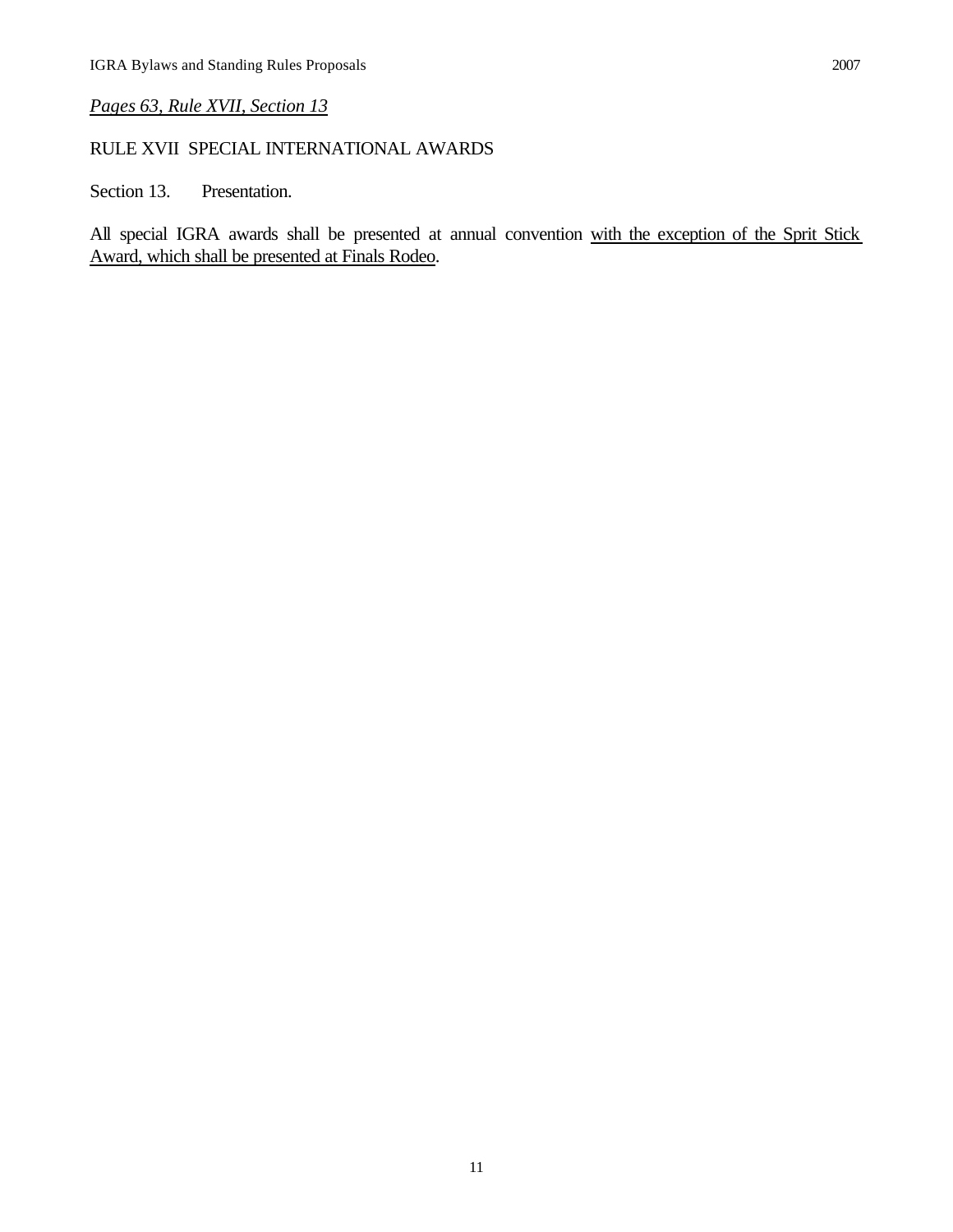### *Pages 67-68, Rule XX*

### RULE XX INTERNATIONAL COUNTRY/WESTERN DANCE COMPETITION

Section 1. Competition to be held in conjunction with **IGRA University** annual convention.

Section 2. No more than two (2) couples per dance division and two line dancers or two groups per division per association will be allowed to compete. New associations at annual convention may also have contestants entered.

Section 3. Dancers must be current members in good standing of the association they represent and be at least the legal age of majority to sign contracts according to guidelines of the nation or the superseding principality where the host association is located. The host association must inform Member Associations of legal age restrictions as soon as possible prior to the competition.

Section 4. The dance competition should be structured in such a way as to be self–sufficient.

Section 5. Entry forms and registration fees of thirty five dollars (\$35.00) per individual line dancer, seventy–five dollars (\$75.00) for couples, or one hundred dollars (\$100.00) per open dance team, nonrefundable, and payable to **IGRA** the host association, per couple, will be mailed to the dance competition coordinator, and must be postmarked no later than thirty (30) days prior to **beginning of the competition** opening of the annual convention. Entry forms and registration fees received up to fifteen (15) days past deadline will result in a twenty–five dollars (\$25.00) late fee per entry. Registrations received within fifteen (15) days prior to the **competition** annual convention will be refused. Only the official IGRA Registration Form shall be used. All registration fees collected shall be applied to the production of the dance competition (Exhibit D2).

Section 6. A computer audit of the judges' manual scores shall be done by the IGRA Corporate Auditor or his/her designee before the announcement of winners.

Section 7. Official judges sheet shall be used and results shall be available as Exhibits D3–D4.

Section 8. All results of the dance competition will become a matter of corporate record. Results shall reflect the order of placement and total scores shall be posted immediately after announcement of winners. Individual results and judges' sheets shall be mailed to any contestant within thirty (30) days after competition upon receiving written request in the IGRA Executive Office.

Section 9. Conduct.

A. The decisions of the judges, the contest coordinator, and director will be final. All contestants are expected to act in a professional manner. Any contestant causing a disturbance, or involved in unethical conduct interpreted as solicitation of privileged contest information from any contest official, may be disqualified from all competition. Contestants are not allowed to question or consult the judges under any circumstances regarding the administration and execution of the contest during the event. Contest questions on all matters should be directed to the contest coordinator only.

B. The judges are allowed to socialize with all who attend the event when not working, provided privileged information about judges scoring or contest results is not divulged. As judges, specific